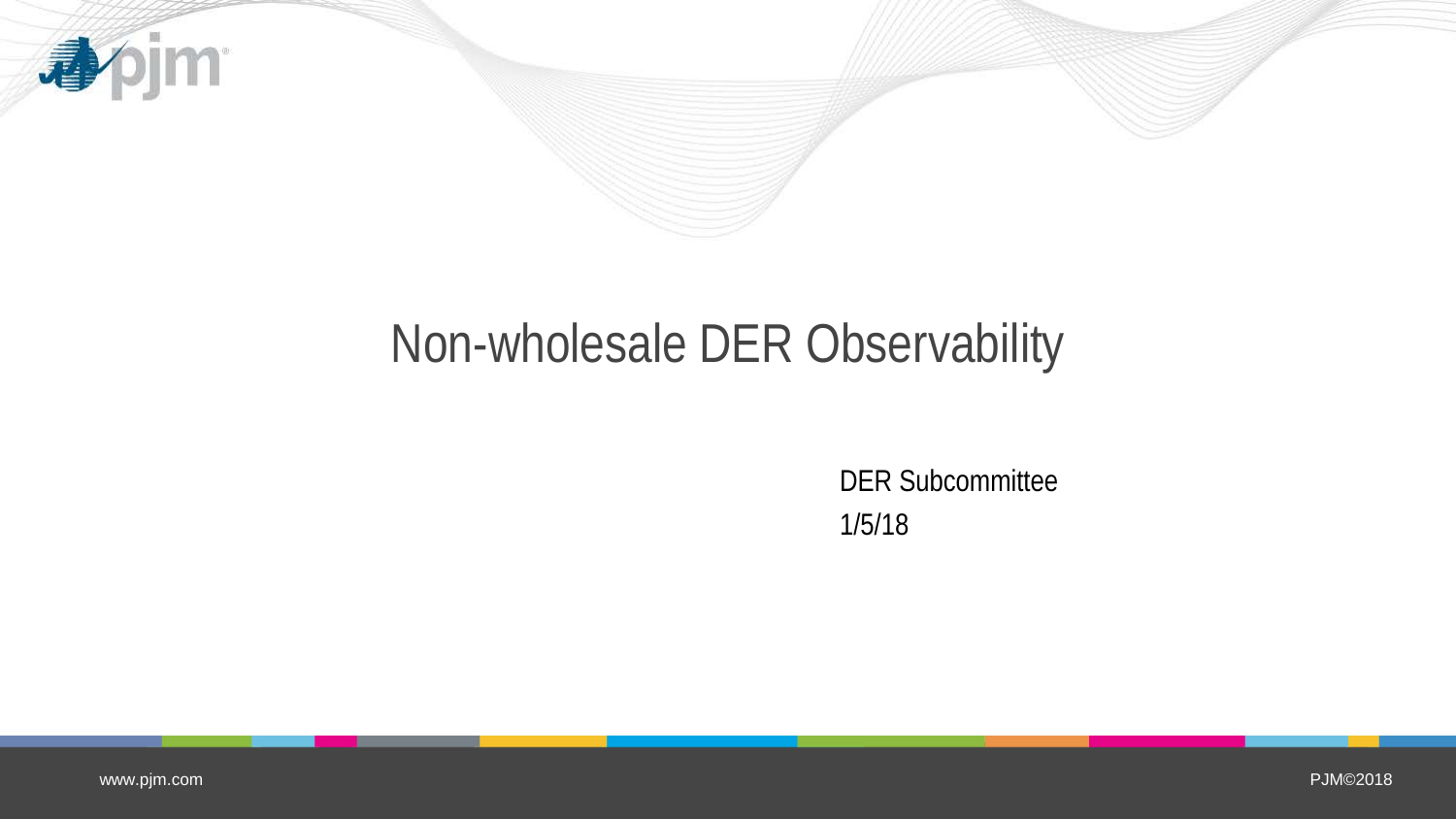

- Non-wholesale DER generation (including storage) that does not participate directly in the wholesale markets (either as front of meter generation or demand response) and is used to self-serve load
	- Non-retail Behind the Meter Generation (NRBTMG)
		- Primarily Muni/Coop generation
	- Behind the Meter Generation (BTMG)
		- Cogen/CHP, emergency diesel, CTs, batteries, solar, etc.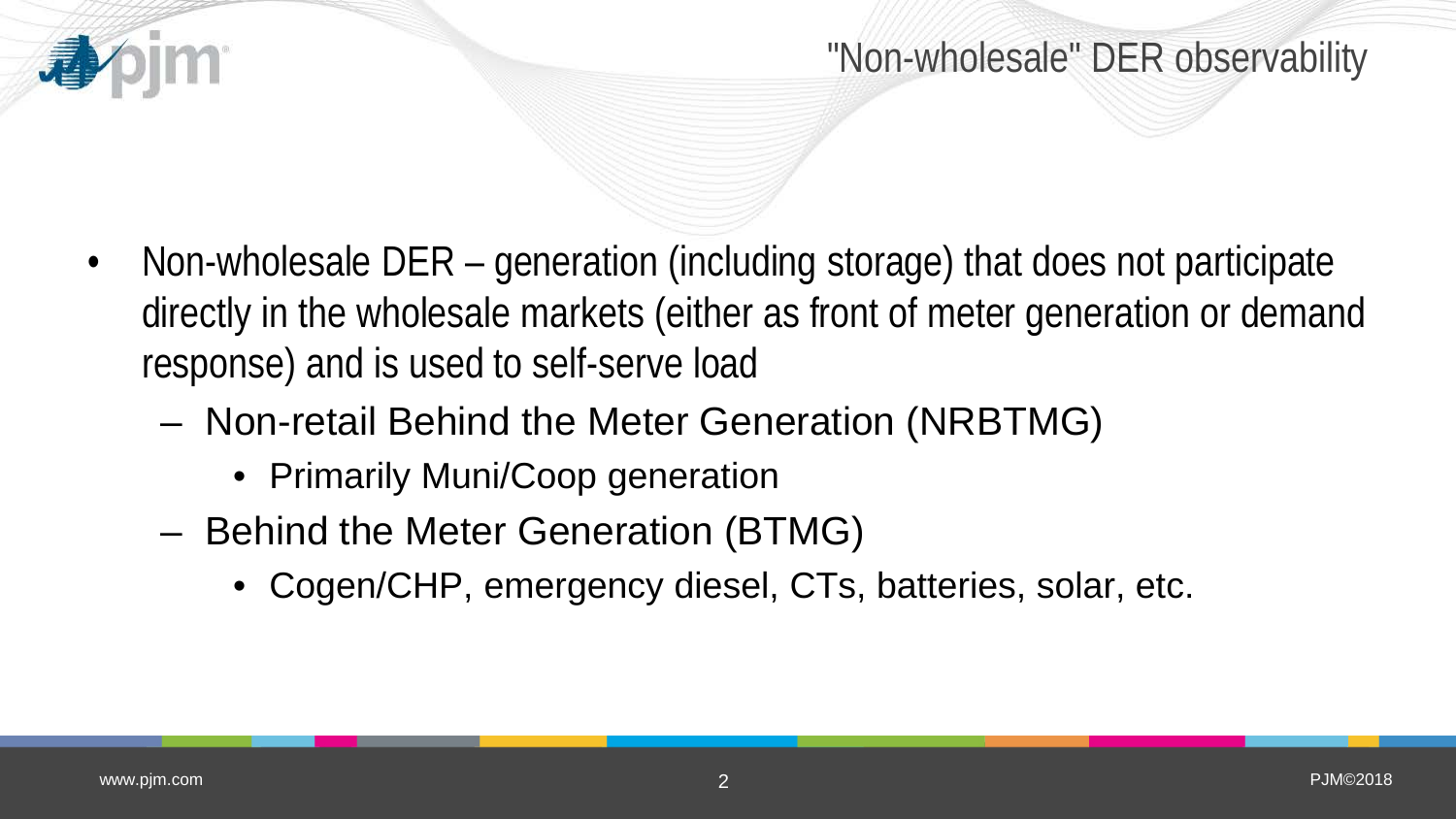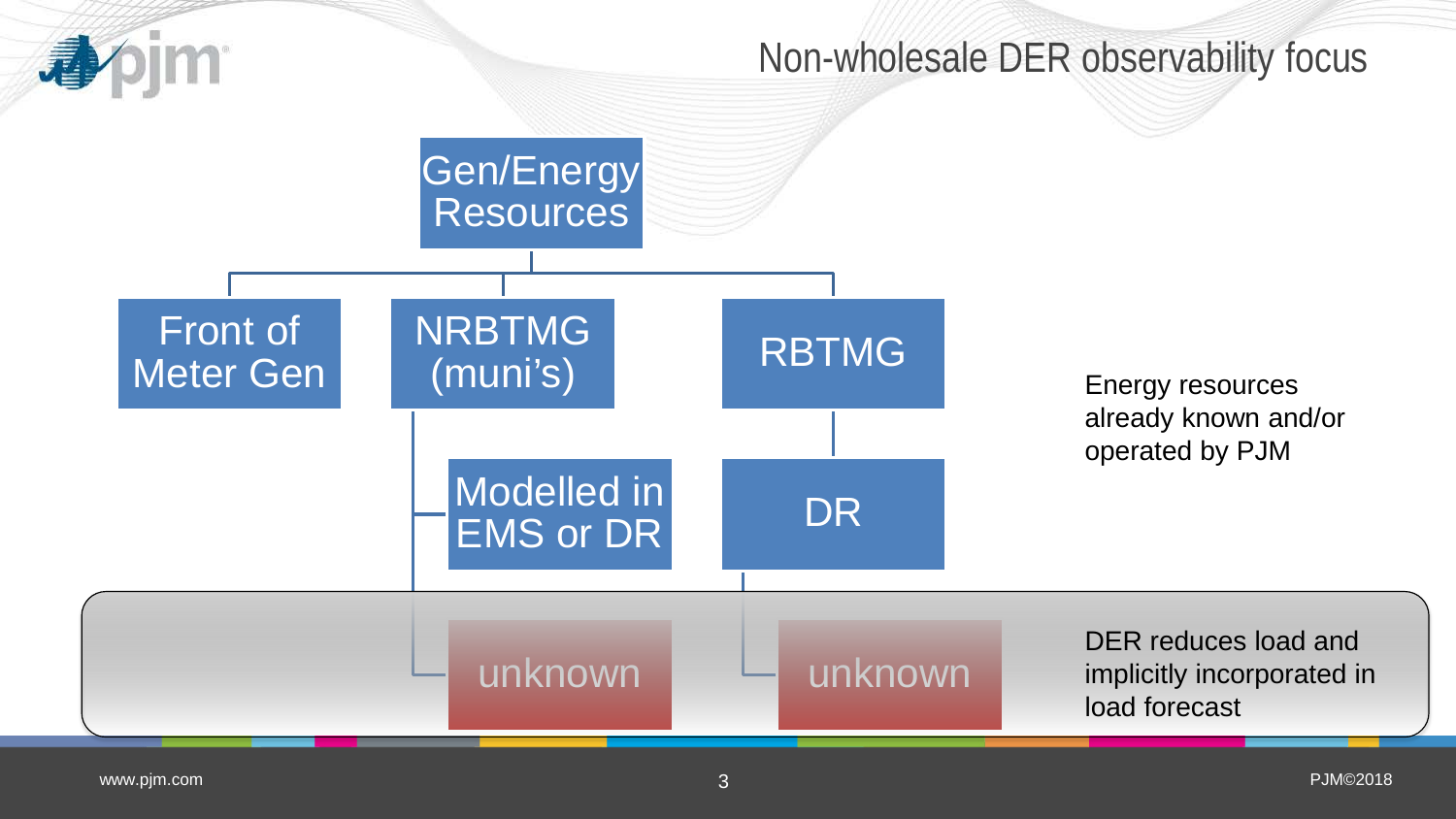

# Why does PJM need non-wholesale DER information?

- System Operations
	- Address System issues/mitigate manual load dump
		- Coordinate post-contingency load shed plan
	- Operational awareness for communication process
	- Improve short term load forecast and/or better understand load forecast variance
- Planning
	- RTEP load flow studies (may model explicitly as gen or implicitly through load forecast)
	- Improve long term load forecast or better understand load forecast variance
- Manage existing NRBTMG and BTMG requirements (including telemetry & metering)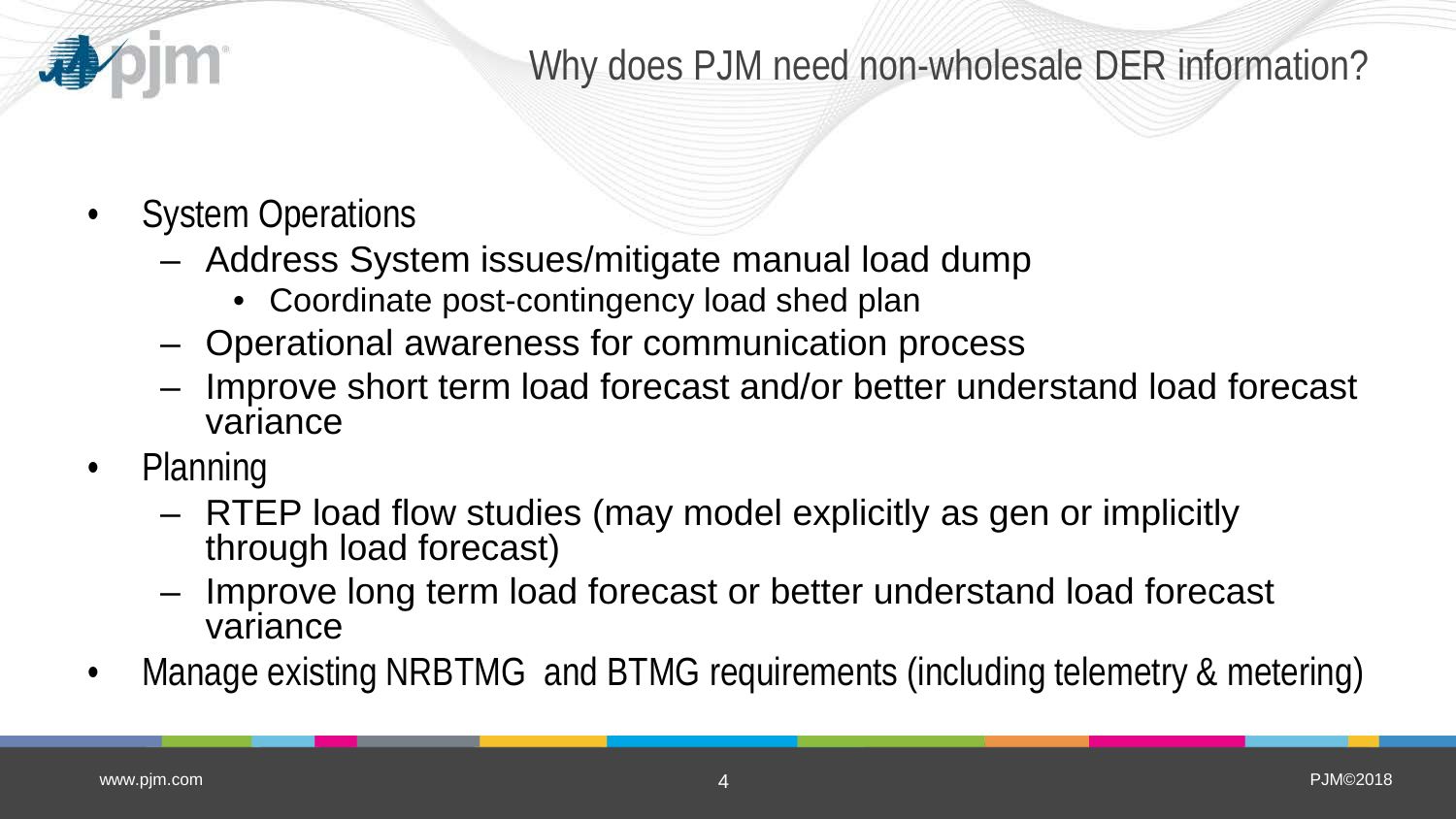

Prior efforts

- Non-wholesale DER data collection and TO verification process
	- PJM to download EIA 860 generation data, remove wholesale resources (interconnected Gen and DR) and validate through TO
	- PJM solicitation of State Regulatory Commissions
	- Data loaded into Dispatch Interactive Mapping Tool for dispatchers.
- Communication process to non-wholesale DER add hoc process based on needs
- Forecast develop solar non-wholesale long term and short load forecast
	- No forecast available for other non-wholesale DER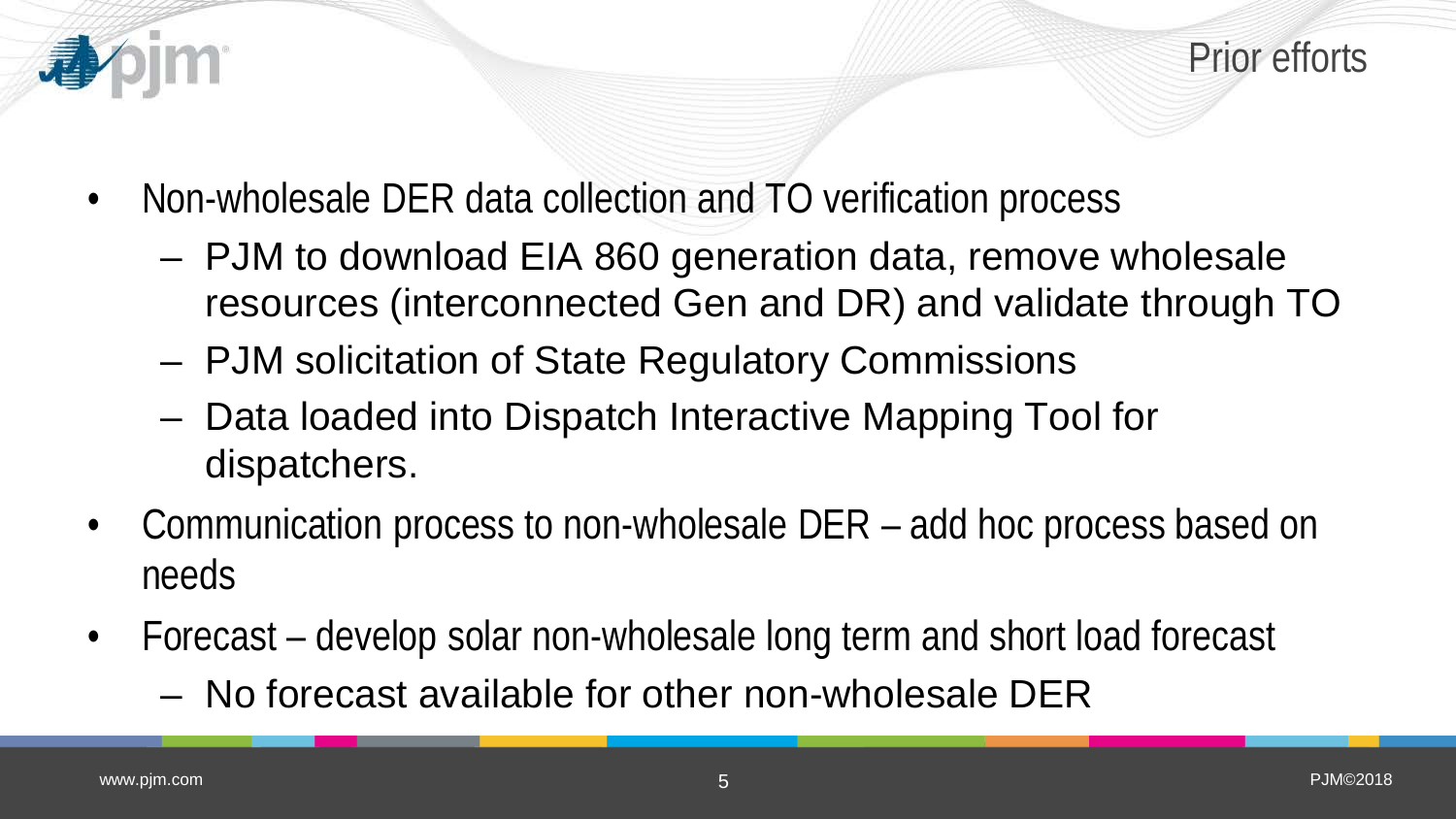

- NRBTMG solicit members for self-identification and model in EMS based on availability
- BTMG collect data through TO through eDART and display in EMS for dispatchers.
	- Standard template for TO to collect information from GO (based on EIA860 data submission requirement).
	- Collect telemetry/load data as available.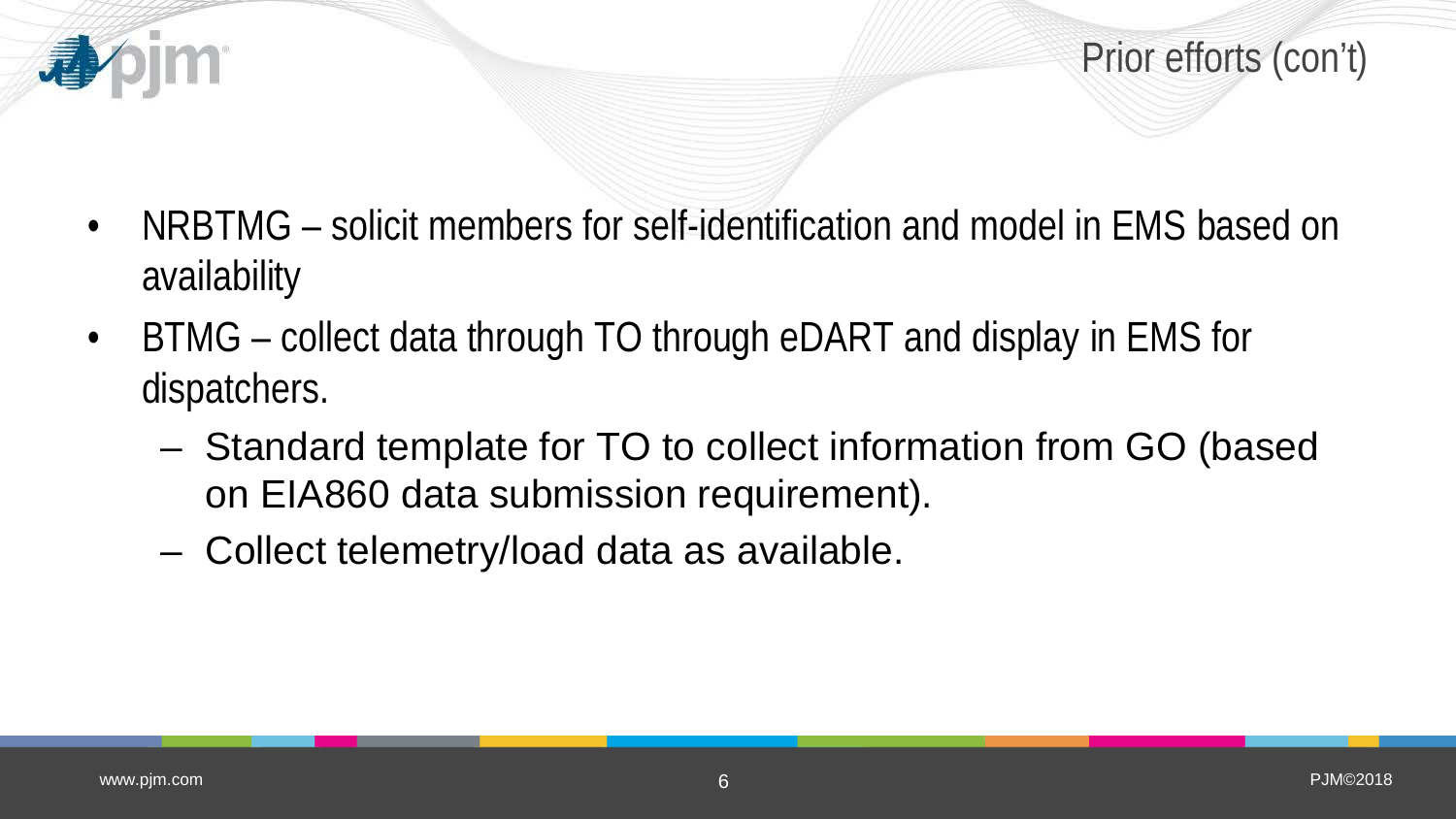### High Level Process Overview: EMS processing



Manual 3A, **Section** 1.2.1 and Appendix D specifics.

pim<sup>-</sup>

尋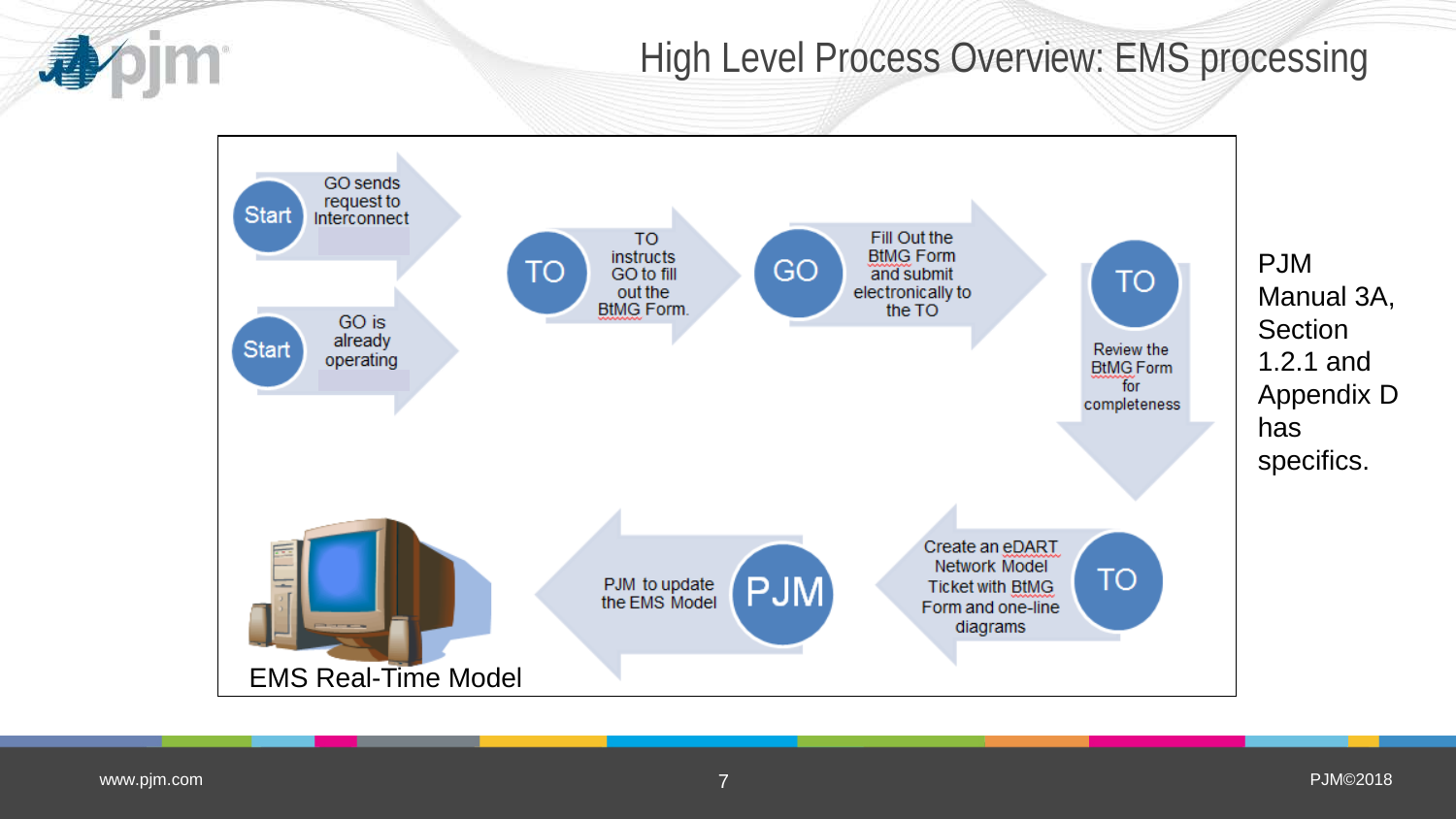

#### PJM Behind the Meter Generation Submission Form

**BtMG Form Description** 

This form is to gather information on Behind the Meter Generators. PJM will use this information to update the EMS model. Refer to PJM Manual 3A Section 1.2.1 for more details regarding this form.

|                                           |  |                               | <b>General Information</b> |
|-------------------------------------------|--|-------------------------------|----------------------------|
| <b>In Service Date:</b>                   |  | <b>Transmission Owner:</b>    |                            |
| <b>Utility Company</b><br>Name:           |  | <b>Generator Name:</b>        |                            |
| <b>Utility Company</b><br><b>Address:</b> |  | <b>Generator Address:</b>     |                            |
| <b>Utility Company Phone:</b>             |  | <b>BtM Generator Contact:</b> |                            |
| <b>Utility Company Email:</b>             |  | <b>Generator Email:</b>       |                            |
| <b>System Operating to (check one):</b>   |  |                               |                            |
| Distribution (<100 kV) □                  |  | <b>Generator Code:</b>        |                            |
| Transmission (>100 kV) □                  |  |                               |                            |

**Modeling Information Generator Model Update (required section): Commercial name:** Attach Generator single-line diagram ⋗  $\triangleright$  Generator Information: • Unit Type (see below): + Fuel Type: MW + Maximum Output PMax (total): • Number of Units: + Operating Voltage:  $(kV)$ Transmission Model Details (can be supplied by TO in Network Model Request): > Nearest Transmission Substation name: > Attach Transmission Substation single-line diagram Telemetry (see Manual 14D, Appendix A (9) to determine applicability):  $\triangleright$  From TO via ICCP ♦ Provide status of circuit breakers and switches • Provide MW and MVAr measurements • Provide Voltage

## BtMG Data Form

[http://www.pjm.com/~/media/committees](http://www.pjm.com/%7E/media/committees-groups/subcommittees/dms/postings/btmg-submission-form.ashx)[groups/subcommittees/dms/postings/btmg](http://www.pjm.com/%7E/media/committees-groups/subcommittees/dms/postings/btmg-submission-form.ashx)[submission-form.ashx](http://www.pjm.com/%7E/media/committees-groups/subcommittees/dms/postings/btmg-submission-form.ashx)

> Description of each data entry field is given in PJM Manual 3A, Appendix D.

Please complete and attach to eDART Network Model Application